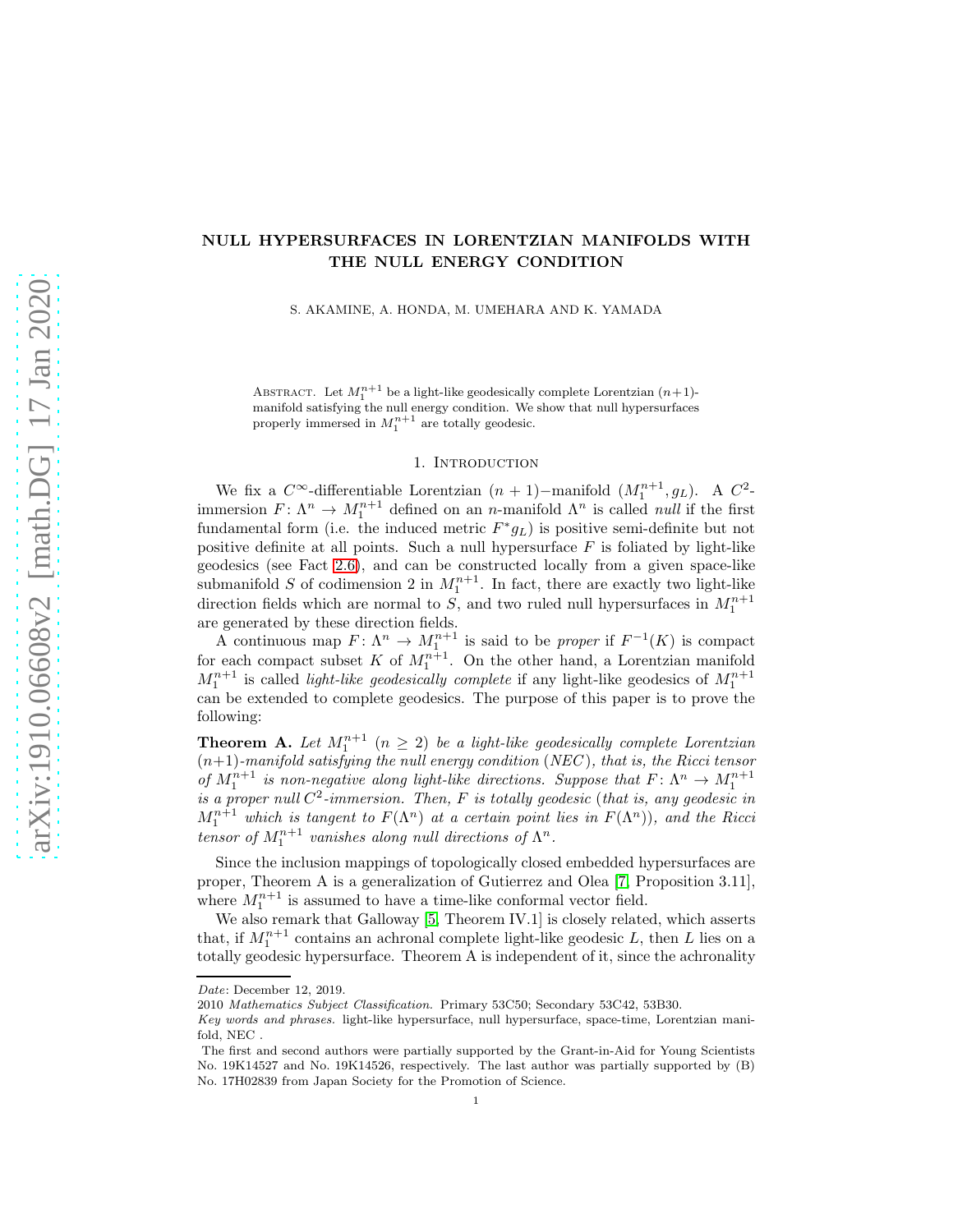is not assumed in Theorem A, however a technique in [\[5\]](#page-7-1) is applied as follows: A null immersion F is called L-complete if for each  $p \in \Lambda^n$ , there exists a curve  $\gamma: \mathbf{R} \to \Lambda^n$ passing through p such that  $F \circ \gamma$  gives a complete light-like geodesic in the ambient space  $M_1^{n+1}$  (cf. Definition [2.7\)](#page-2-1). We first show that the properness of F implies Lcompleteness of  $F$  (cf. Theorem [2.9\)](#page-3-0). We then apply the well-known Raychaudhuli equation using the map as in [\[5,](#page-7-1) Remark IV.1] giving a certain splitting-structure of a light-like hypersurface (cf. Proposition [2.8\)](#page-2-2).

A Lorentzian space form is a geodesically complete Lorentzian manifold of constant sectional curvature. Since any Lorentzian Einstein manifold satisfies the null energy condition, we obtain the following corollary:

**Corollary B.** A  $C^2$ -differentiable null hypersurface which is properly immersed in a Lorentzian Einstein manifold (in particular, in a Lorentzian space form) is totally geodesic.

We denote by  $\mathbf{R}_1^{n+1}$  the Lorentz-Minkowski space of signature  $(-, +, \ldots, +)$ . Since an entire graph in  $\mathbb{R}_1^{n+1}$  is the image of a proper map, as an application of Corollary B, we obtain the following Bernstein-type theorem:

**Corollary C**([\[1,](#page-7-2) [2\]](#page-7-3)). An entire  $C^2$ -differentiable light-like graph in  $\mathbb{R}^{n+1}$  is a light-like hyperplane.

Bejancu, Ferrández and Lucas [\[3\]](#page-7-4) showed the same conclusion under the assumption that the graph has zero light-like mean curvature. So Corollary C is a generalization of that. When  $n = 2$ , this assertion has been proved in the first, third and fourth authors' previous work [\[1\]](#page-7-2) applying Hartman-Nirenberg's cylinder theorem. (In fact, null surfaces in  $\mathbb{R}^3_1$  are flat surfaces in the Euclidean 3-space, as pointed out in [\[1\]](#page-7-2).) After that, this was proved in [\[2\]](#page-7-3) using a method which is different from the one in this paper.

The paper is organized as follows: In Section [2,](#page-1-0) we recall fundamental properties of null hypersurfaces and prepare two key assertions (Proposition [2.8](#page-2-2) and Theorem [2.9\)](#page-3-0) to prove Theorem A. Main results are proved in Section [3.](#page-4-0) Several related examples are given at the end of Section 3.

#### 2. L-completeness of null hypersurfaces

<span id="page-1-0"></span>**Definition 2.1.** A  $C^2$ -immersion  $F: \Lambda^n \to M_1^{n+1}$  is said to be *null* or *light-like* if the induced metric  $ds^2 := F^* g_L$  is degenerate everywhere. Let U be a domain of  $\Lambda^n$ . A null vector field on U is a vector field  $\xi$  without zeros so that

$$
ds^2(\xi, \mathbf{v}) = 0 \qquad (\mathbf{v} \in T\Lambda^n).
$$

Here, a null vector field may not be defined on the whole of  $\Lambda^n$  in general. However, the following assertion can be proved using well-known techniques on covering spaces.

**Proposition 2.2.** If  $\Lambda^n$  does not admit a null vector field defined on  $\Lambda^n$ , then there exists a double covering  $\pi : \hat{\Lambda}^n \to \Lambda^n$  so that there is a null vector field of  $F \circ \pi$ defined on  $\hat{\Lambda}^n$ . In particular, if  $\Lambda^n$  is simply connected, we can take a null vector field defined on  $\Lambda^n$ .

So to prove our main results, we may assume that  $\Lambda^n$  admits a globally defined null vector field. By Nomizu and Ozeki [\[12\]](#page-7-5), there exists a complete Riemannian metric  $h_{\Lambda}$  on  $\Lambda^n$ , and we now choose that metric.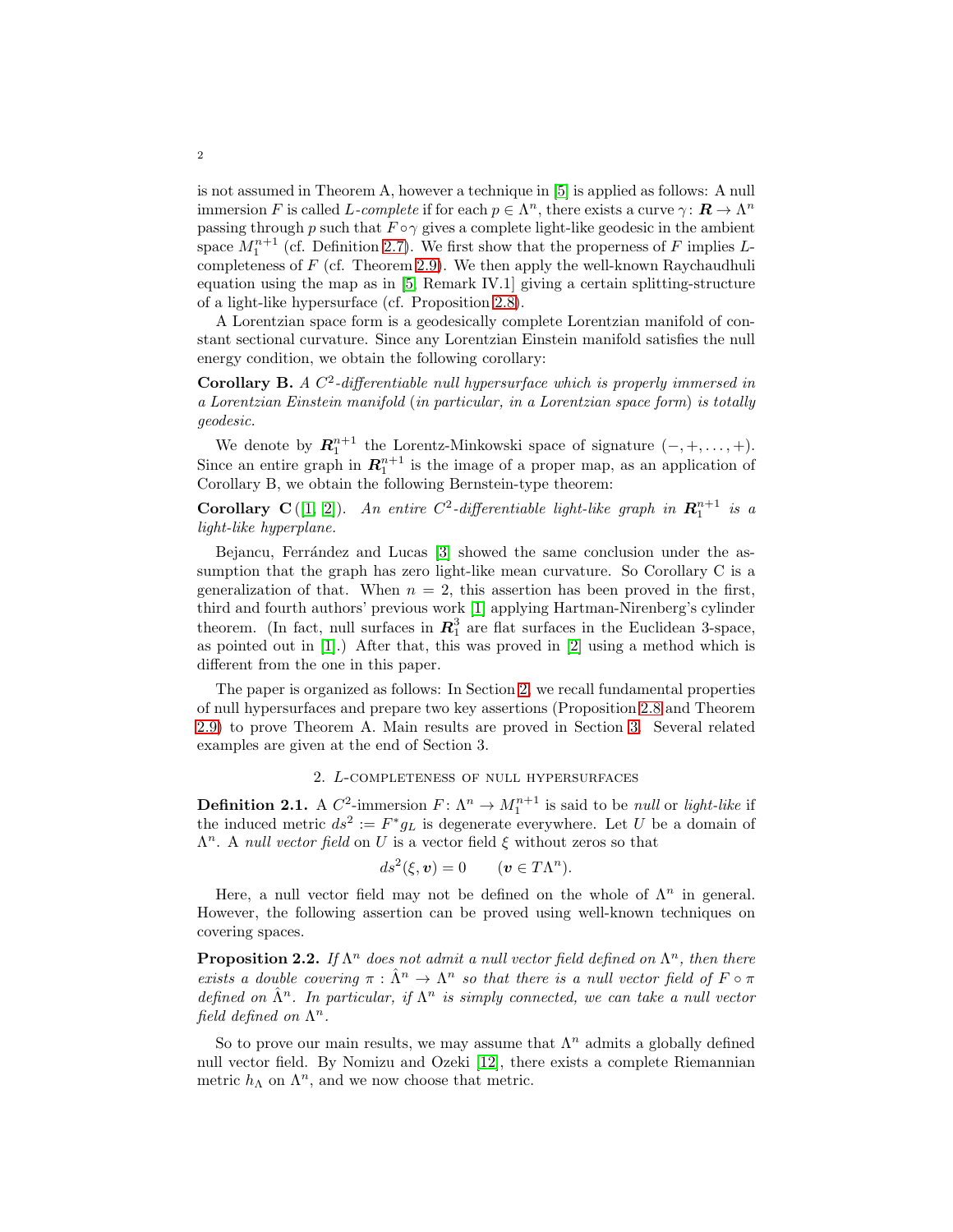**Definition 2.3.** Let  $F: \Lambda^n \to M_1^{n+1}$  be a null immersion. A null vector field  $\xi_{\Lambda}$ defined on  $\Lambda^n$  is called an  $h_{\Lambda}$ -normalized null vector field if

$$
h_{\Lambda}(\xi_{\Lambda}, \xi_{\Lambda}) = 1.
$$

Since we assume the existence of a null vector field defined on  $\Lambda^n$ , the following assertion follows immediately.

**Proposition 2.4.** Let  $F: \Lambda^n \to M_1^{n+1}$  be a  $C^2$ -differentiable null immersion. Then, there exists a  $C^1$ -differentiable  $h_{\Lambda}$ -normalized null vector field  $\xi_{\Lambda}$  defined on  $\Lambda^n$  up to a  $\pm$ -ambiguity.

**Definition 2.5.** A curve  $\hat{\gamma}$ :  $J \to M_1^{n+1}$  is a *light-like pre-geodesic* if the image  $\hat{\gamma}(J)$ coincides with the image of a light-like geodesic  $\sigma$  of  $M_1^{n+1}$ .

The following assertion is well-known (see Galloway [\[6,](#page-7-6) Proposition 3.1] and also [\[13,](#page-7-7) Corollary B]).

<span id="page-2-0"></span>**Fact 2.6.** Let  $F: \Lambda^n \to M_1^{n+1}$  be a  $C^2$ -differentiable null immersion. For each  $p \in \Lambda^n$ , there exist an open interval I and a  $C^2$ -regular curve  $\gamma: I \to \Lambda^n$  such that  $\gamma(0) = p$  and  $\hat{\gamma} := F \circ \gamma$  gives a light-like geodesic of  $M_1^{n+1}$ . Moreover, for an integral curve  $\gamma$  of an  $h_{\Lambda}$ -normalized null vector field, the curve  $\hat{\gamma} = F \circ \gamma$  is a light-like pre-geodesic of  $M_1^{n+1}$ .

In particular, any null hypersurfaces are ruled hypersurfaces foliated by light-like geodesics. Regarding this fact, we define 'L-completeness' as follows:

<span id="page-2-1"></span>**Definition 2.7.** A  $C^2$ -differentiable null immersion  $F: \Lambda^n \to M_1^{n+1}$  is L-complete if for each  $p \in \Lambda^n$ , there exists a curve  $\gamma: \mathbf{R} \to \Lambda^n$  passing through p such that  $F \circ \gamma$  gives a complete light-like geodesic in the ambient space  $M_1^{n+1}$ .

We then prove the following assertion, which will play a crucial role in proving Theorem A:

<span id="page-2-2"></span>**Proposition 2.8.** Let  $F: \Lambda^n \to M_1^{n+1}$  be a  $C^2$ -differentiable L-complete null immersion and fix a point  $p \in \Lambda^n$ . We let  $\Sigma^{n-1}$  be an embedded hypersurface of  $\Lambda^n$ passing through p which is transversal to a null vector field. Then there exists an immersion

(2.1) 
$$
\Psi : \mathbf{R} \times \Sigma^{n-1} \to \Lambda^n
$$

such that  $\mathbf{R} \ni s \mapsto F \circ \Psi(s,q) \in M_1^{n+1}$  is a complete light-like geodesic in  $M_1^{n+1}$ for each  $q \in \sum^{n-1}$ , in particular,

<span id="page-2-3"></span>(2.2) 
$$
F \circ \Psi(s, q) = \text{Exp}_{F(q)}^L(s\hat{\xi}_q) \qquad (s \in \mathbf{R}, q \in \Sigma^{n-1})
$$

holds, where  $\hat{\xi}$  is a certain light-like vector field along  $F(\Sigma^{n-1})$  and  $\text{Exp}_{F(q)}^L$  is the exponential map of  $M_1^{n+1}$  with respect to  $g_L$  centered at  $F(q)$ .

In the case of  $M_1^{n+1} = \mathbb{R}_1^3$ , null surfaces in  $\mathbb{R}_1^3$  are flat surfaces with respect to the canonical Euclidean metric on  $\mathbb{R}^3$ , as pointed out in the introduction, and the map  $\Psi$  just coincides with the map  $\Phi$  given in Galloway [\[5,](#page-7-1) Remark IV.1] and Murata-Umehara [\[10,](#page-7-8) Proposition 2.5].

*Proof.* We let  $\xi_{\Lambda}$  be the  $h_{\Lambda}$ -normalized null vector field on  $\Lambda^n$ . Since  $h_{\Lambda}$  is a complete Riemannian metric on  $\Lambda^n$ , it is complete as a vector field, and it induces a 1-parameter group of transformations  $\Phi: \mathbb{R} \times \Lambda^n \to \Lambda^n$ . By Proposition A.3 in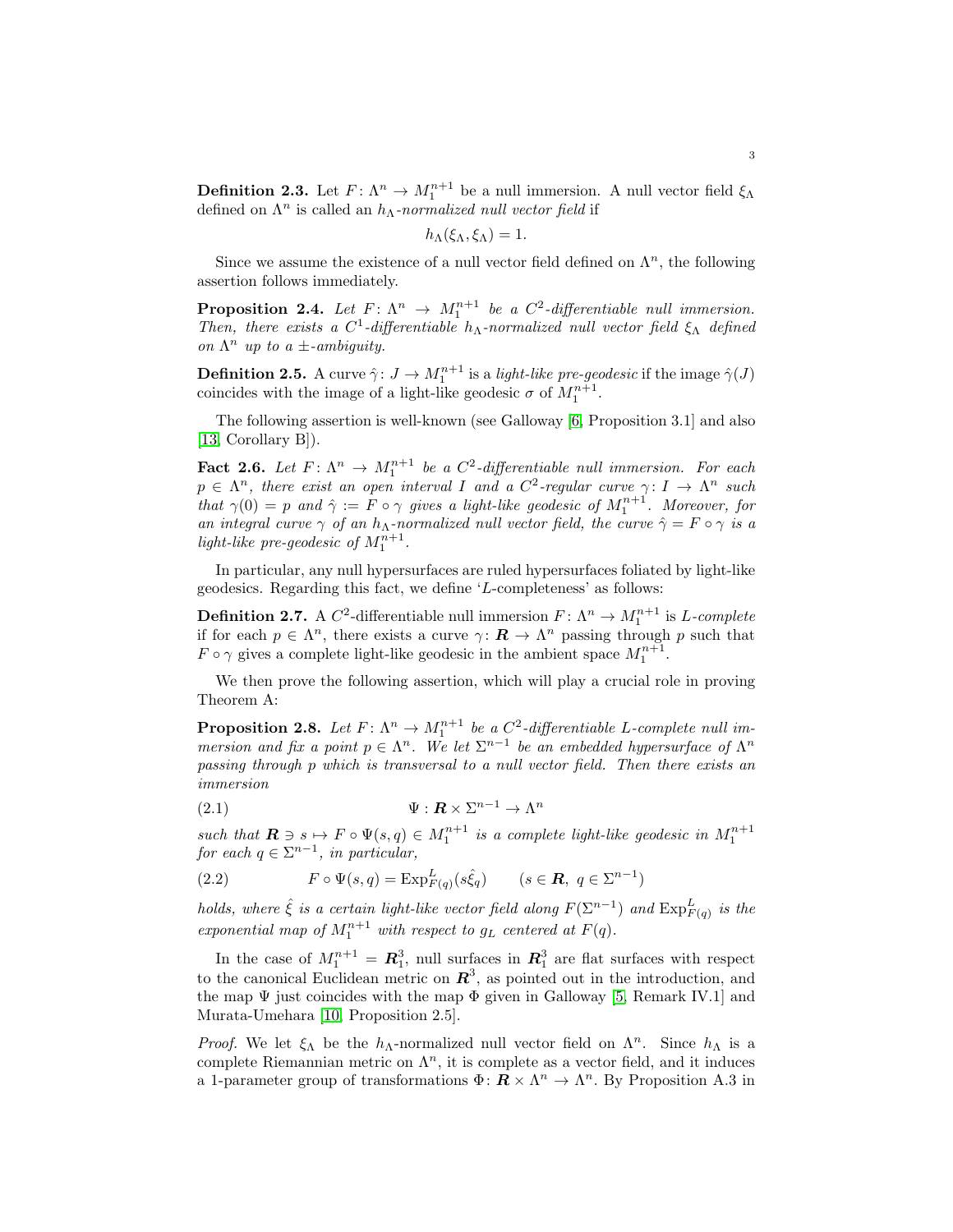the appendix, the following restriction of the map  $\Phi$  to  $\mathbf{R} \times \Sigma^{n-1} \to \Lambda^n$  gives an immersion. For each  $q \in \Sigma^{n-1}$ , the curve given by

$$
\gamma_q: \mathbf{R} \ni t \mapsto \Phi(t, q) \in \Lambda^n
$$

is a maximal integral curve of  $\xi_{\Lambda}$  emanating from q, and so  $F \circ \gamma_q$  gives a light-like pre-geodesic of  $M_1^{n+1}$ . It is well-known that one can find a parameter s defined on an interval  $J(\subset \mathbb{R})$  and a smooth function  $t = t(s, q)$  such that  $J \ni s \mapsto$  $F(\gamma_q(t(s,q))) \in M_1^{n+1}$  gives a maximal light-like geodesic, and  $\partial t(s,q)/\partial s \neq 0$ . Since F is L-complete, the image of the maximal integral curve of  $\xi_{\Lambda}$  by F coincides with the image of a complete light-like geodesic. Therefore, we may assume that  $J = \mathbf{R}$ . So we get an immersion defined by

$$
\Psi: \mathbf{R} \times \Sigma^{n-1} \ni (s, q) \mapsto \Phi(t(s, q), q) \in \Lambda^n,
$$

which has the desired properties, by setting

$$
\hat{\xi}_q := \left. \frac{\partial F(\gamma_q(t(s,q)))}{\partial s} \right|_{s=0}.
$$

 $\Box$ 

To end this section, we prove the following assertion:

<span id="page-3-0"></span>**Theorem 2.9.** Let  $M_1^{n+1}$   $(n \geq 2)$  be a light-like geodesically complete Lorentzian manifold. Then, any  $C^2$ -differentiable proper null hypersurfaces immersed in  $M_1^{n+1}$ are L-complete.

*Proof.* By Nomizu and Ozeki [\[12\]](#page-7-5), there exists a complete Riemannian metric  $g_R$ on  $M_1^{n+1}$ . We fix this Riemannian metric  $g_R$ . Let  $F: \Lambda^n \to M_1^{n+1}$  be a proper null immersion. By taking a universal covering of  $\Lambda^n$ , we may assume that  $\Lambda^n$  is simply connected. We let  $h_R := F^* g_R$  be the Riemannian metric on  $\Lambda^n$ , which may not be complete in general.

We shall now prove that  $h_R$  is a complete metric under the assumption that  $F$ is proper. These two metrics  $g_R$  and  $h_R$  induce distance functions  $d_M$  on  $M_1^{n+1}$ and  $d_{\Lambda}$  on  $\Lambda^n$  which are compatible with respect to the topologies of  $M_1^{n+1}$  and  $\Lambda^n$ , respectively. Then the following inequality holds:

<span id="page-3-1"></span>(2.3) 
$$
d_{\Lambda}(p,q) \geq d_M(F(p), F(q)) \qquad (p,q \in \Lambda^n).
$$

Let  $\{p_j\}_{j=1}^{\infty}$  be a Cauchy sequence of  $(\Lambda^n, d_\Lambda)$ . By  $(2.3)$ ,  $\{F(p_j)\}_{j=1}^{\infty}$  is also a Cauchy sequence of  $(M_1^{n+1}, d_M)$ . Since  $g_R$  is a complete Riemannian metric,  $\{F(p_j)\}_{j=1}^{\infty}$ converges to a point  $Q \in M_1^{n+1}$ . Consider a geodesic ball  $B_Q(r)$  ( $\subset M_1^{n+1}$ ) with respect to  $g_R$  of radius r centered at Q. If r is sufficiently large,  $\{F(p_j)\}_{n=j}^{\infty}$  lies in  $B_Q(r)$ . Since F is a proper map,  $F^{-1}(\overline{B_Q(r)})$  is a compact subset of  $\Lambda^n$ . Since  ${p_j}_{j=1}^{\infty}$  lies in  $F^{-1}(\overline{B_Q(r)})$ , the sequence  ${p_j}_{n=j}^{\infty}$  has an accumulation point q. Since  ${p_j}_{j=1}^{\infty}$  is a Cauchy sequence, it must converge to a point q. Thus  $(\Lambda^n, d_\Lambda)$ is complete as a metric space, and  $h_R$  is a complete Riemannian metric on  $\Lambda^n$ . Since  $\Lambda^n$  can be assumed to be simply connected, we can take a null vector field  $\xi$ without zeros defined on  $\Lambda^n$ . We then consider the null vector field

$$
\xi_R := \xi / \sqrt{h_R(\xi, \xi)}.
$$

Since  $\xi_R$  is a unit vector field with respect to the complete Riemannian metric  $h_R$ , it is a complete vector field on  $\Lambda^n$ . Then each maximal integral curve  $\gamma(t)$  of  $\xi_R$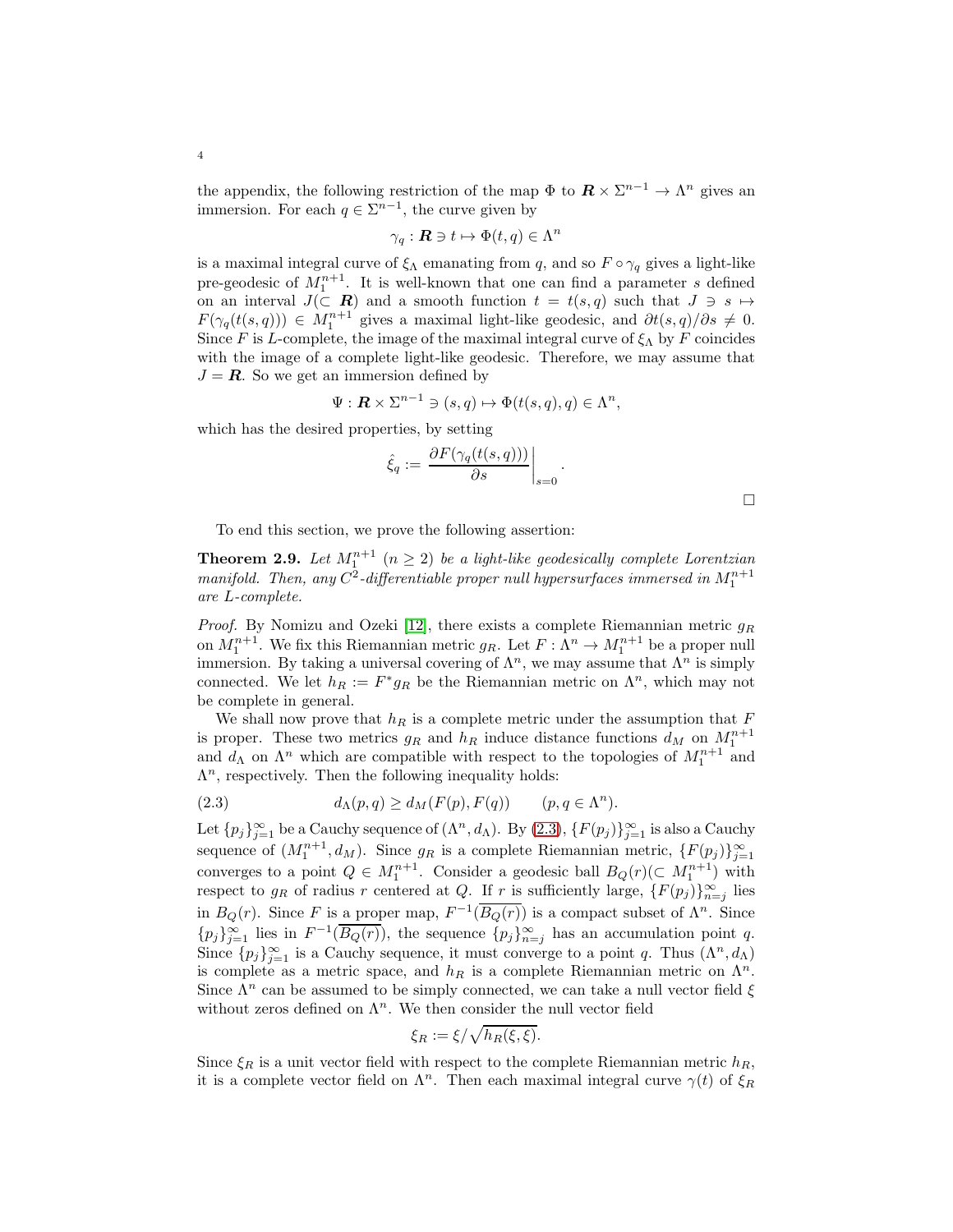is defined on **R**. We set  $\hat{\gamma}(t) = F \circ \gamma(t)$ . To complete the proof, it is sufficient to show the following lemma:

**Lemma 2.10.** Let  $M_1^{n+1}$  be a light-like geodesically complete Lorentzian manifold. If  $\hat{\gamma} \colon \mathbf{R} \to M_1^{n+1}$  is a pre-geodesic such that  $g_R(\hat{\gamma}'(t), \hat{\gamma}'(t)) = 1$  for each  $t \in \mathbf{R}$ , then  $\hat{\gamma}$  is L-complete.

*Proof.* We set  $P := \hat{\gamma}(0) \in M_1^{n+1}$ . By Fact [2.6,](#page-2-0) we have  $\hat{\gamma}(\mathbf{R}) \subset L$ , where L is the image of a complete light-like geodesic in  $M_1^{n+1}$ . Suppose that  $\hat{\gamma}(\mathbf{R})$  is a proper subset of L. We can take a point  $Q \in L \setminus \hat{\gamma}(R)$ . Then the length of a segment  $[P,Q]$ of  $L$  (with respect to the metric  $g_R$ ) bounded by  $P$  and  $Q$  must be finite. However, this contradicts that the subarc  $\hat{\gamma}([0,\infty))$  of the segment  $[P,Q]$  has infinite length with respect to the metric  $q_R$ .

### 3. Proof of Main results

<span id="page-4-0"></span>In this section, we assume that the Ricci tensor of  $M_1^{n+1}$  is non-negative along light-like directions (that is,  $M_1^{n+1}$  satisfies the null energy condition). By Theorem [2.9,](#page-3-0) to prove Theorem A in the introduction, it is sufficient to prove the following assertion, where we do not assume that  $M_1^{n+1}$  is light-like geodesically complete:

<span id="page-4-1"></span>**Theorem 3.1.** Let  $F: \Lambda^n \to M_1^{n+1}$   $(n \geq 2)$  be an L-complete null  $C^2$ -immersion. Suppose that the Ricci tensor of  $M_1^{n+1}$  is non-negative along light-like directions, that is,  $M_1^{n+1}$  satisfies the null energy condition (NEC). Then, F is totally geodesic (that is, any geodesic in  $M_1^{n+1}$  which is tangent to  $F(\Lambda^n)$  at a certain point lies in  $F(\Lambda^n)$ , and the Ricci tensor of  $M_1^{n+1}$  vanishes along null directions of  $\Lambda^n$ .

Let  $F: \Lambda^n \to M_1^{n+1}$   $(n \geq 2)$  be a  $C^2$ -differentiable L-complete null immersion. We fix a point  $p \in \Lambda^n$  and a non-zero tangent vector  $\mathbf{v} \in T_p \Lambda^n$  arbitrarily. Then there exist a positive number  $\epsilon$  and a unique geodesic  $\hat{\gamma}$ :  $(-\epsilon, \epsilon) \to M_1^{n+1}$  such that

(3.1) 
$$
\hat{\gamma}(0) = F(p), \quad \hat{\gamma}'(0) = dF(\boldsymbol{v}).
$$

(Proof of Theorem [3.1](#page-4-1).) Since the desired conclusion is local, we can take a nonvanishing null vector field  $\xi$  defined on a sufficiently small coordinate neighborhood  $(U, u_1, \ldots, u_n)$  at p. Since the images of integral curves of  $\xi$  by F are light-like pregeodesics and light-like pregeodesics turns into geodesics by suitable changes of parameter, we may assume that  $\nabla_{\xi} \hat{\xi} = 0$ . Here, the  $\nabla$  is the Levi-Civita connection on  $(M_1^{n+1}, g_L)$  and  $\hat{\xi} = dF(\xi)$ . To prove Theorem A, it is sufficient to show that  $\hat{\gamma}$  lies on the image of F. If v is proportional to  $\xi$ , we have already seen that  $\hat{\gamma}$  is a pre-geodesic of  $M_1^{n+1}$  which lies in  $F(\Lambda^n)$ . So we may assume that  $dF(\boldsymbol{v})$  is a space-like vector.

Using the coordinate system  $(U, u_1, \ldots, u_n)$ , one can construct space-like vector fields  $S_1, \ldots, S_{n-1}$  (called screen vector fields) such that

$$
S_1, \ldots, S_{n-1}, \xi
$$

give a frame field of  $\Lambda^n$  on U. Then we can take a unique vector field  $\eta$  of  $M_1^{n+1}$ defined on U such that

$$
g_L(\eta, \eta) = 0
$$
,  $g_L(\hat{\xi}, \eta) = 1$ ,  $g_L(\hat{S}_i, \eta) = 0$   $(i = 1, ..., n - 1)$ ,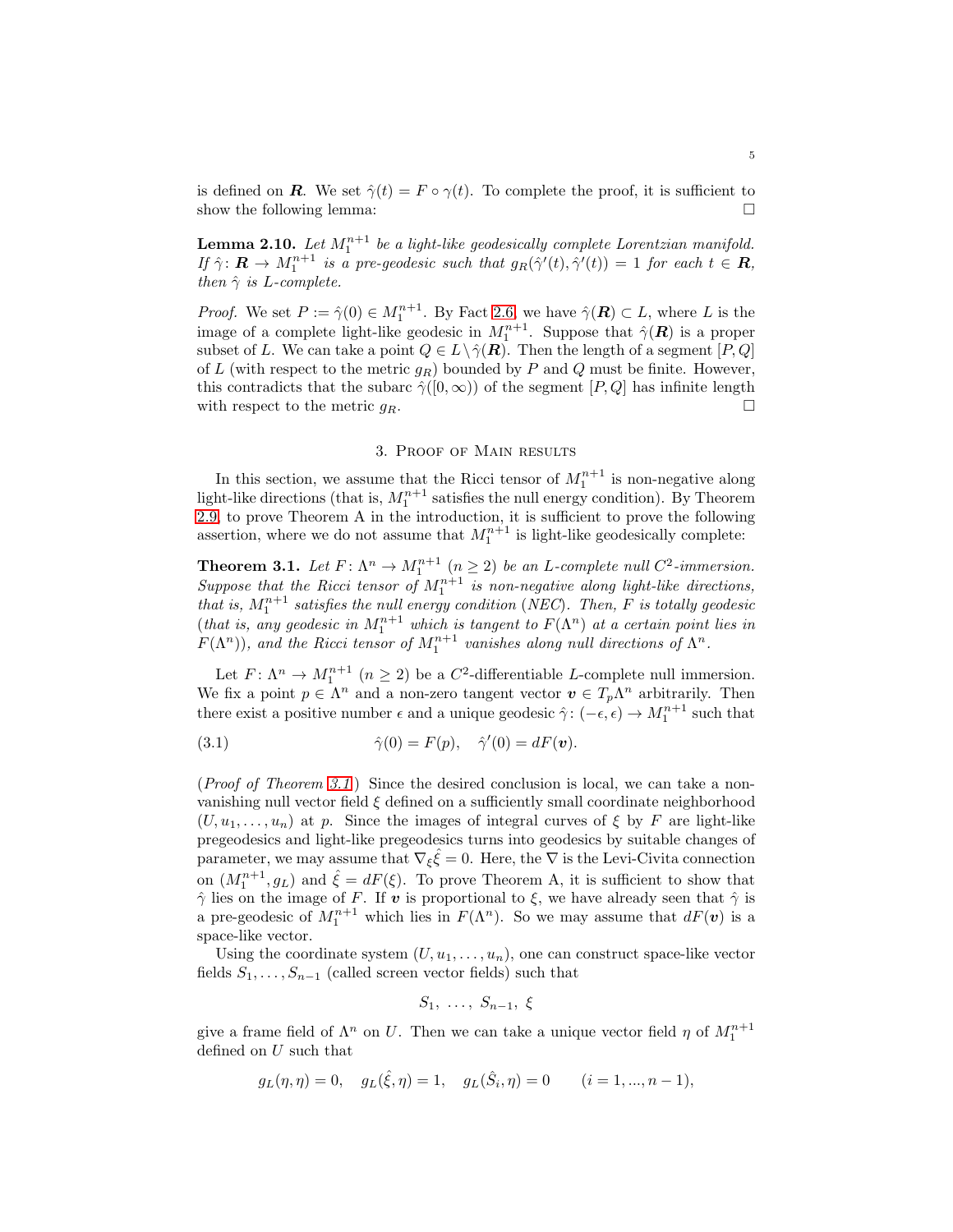where  $\hat{S}_i := dF(S_i)$   $(i = 1, ..., n-1)$ . Using this, we can define a torsion-free connection  $D$  on  $U$  satisfying

$$
\nabla_{dF(X)}dF(Y) = dF(D_XY) + B(X,Y)\eta
$$

for each pair of vector fields  $X, Y$  on U, where  $B(X, Y)$  is a covariant symmetric tensor defined on  $U$ . Then, there exists a  $D$ -geodesic (i.e. a geodesic with respect to D)  $\gamma: [-\epsilon_0, \epsilon_0] \to U$  such that  $\gamma(0) = p$  and  $\gamma'(0) = v$ , where  $\epsilon_0 > 0$ . We can choose  $\epsilon_0$  so that  $\gamma$  is an embedding. By a standard orthogonalization procedure, we can take linearly independent vector fields  $V_0, V_1, \ldots, V_{n-2}$  along  $\gamma$  such that

(a)  $V_0(t)$  coincides with  $\gamma'(t)$ , and each  $V_i(t)$   $(i = 0, ..., n-2)$  is expressed as a linear combination of  $\{S_i\}_{i=1}^{n-1}$  at  $\gamma(t)$ ,

(b) 
$$
g_L\left(dF(V_0(t)), dF(V_j(t))\right) = 0
$$
 for  $j = 1, \ldots, n-2$  and  $t \in (-\epsilon_0, \epsilon_0)$ , and\n(c)  $g_L\left(dF(V_i(t)), dF(V_j(t))\right) = \delta_{ij}$  holds for  $i, j = 1, \ldots, n-2$  and  $t \in (-\epsilon_0, \epsilon_0)$ .

(c) 
$$
g_L(dF(V_i(t)), dF(V_j(t))) = \delta_{ij}
$$
 holds for  $i, j = 1, ..., n-2$  and  $t \in (-\epsilon_0, \epsilon_0)$ ,  
where  $\delta_{ij}$  is the Kronecker's delta.

It is sufficient to prove  $F \circ \gamma = \hat{\gamma}$ . For a sufficiently small  $\delta(> 0)$ , we set

$$
\Omega := \{ (t_0, t_1, ..., t_{n-2}, u) \in \mathbf{R}^n \, ; \, |t_0| < \epsilon_0, \, |u|, |t_i| < \delta \, (i = 1, ..., n-2) \}.
$$

We define a map  $\varphi \colon \Omega \to \Lambda^n$  by

$$
\varphi(t_0, t_1, ..., t_{n-2}, u) := \mathrm{Exp}^D_{\gamma(t_0)} \left( u\xi_{\gamma(t_0)} + \sum_{i=1}^{n-2} t_i V_i(t_0) \right),
$$

where  $(t_0, t_1, ..., t_{n-2}, u) \in \Omega$  and  $Exp_q^D$  is the exponential map with respect to the connection D centered at  $q \in \Lambda^n$ . Since  $\gamma$  is an embedding,  $\varphi$  gives a local coordinate system of  $\Lambda^n$ . For  $u \in (-\delta, \delta)$ , we set

$$
\Omega_u := \{ (t_0, t_1, ..., t_{n-2}, u) \in \Omega \, ; \, |t_0| < \epsilon_0, \, |t_i| < \delta \, (i = 1, ..., n-2) \},
$$

and denote by  $\varphi_u$  the restriction of  $\varphi$  to  $\Omega_u$ . Then  $\{\varphi_u(\Omega_u)\}_{|u|<\delta}$  is a family of embedded hypersurfaces in  $\Lambda^n$  which is transversal to  $\xi$ . We fix  $u \in (-\delta, \delta)$ arbitrarily, and let

$$
\Psi_u: \mathbf{R} \times \Sigma_u^{n-1} \to \Lambda^n
$$

be the map given in Proposition [2.8](#page-2-2) by setting  $\Sigma_u^{n-1} := \varphi_u(\Omega_u)$ . Then  $\hat{\Psi}_u := F \circ \Psi_u$ is a L-complete null immersion. Since  $M_1^{n+1}$  satisfies the null energy condition, the mean curvature vector field  $\boldsymbol{H}_u(t_0, t_1, ..., t_{n-2})$  of  $F(\Sigma_u^{n-1})$  satisfies, by [\[11,](#page-7-9) Prop. 43 in Chap. 10],

(3.2) 
$$
(H_u :=) g_L(\mathbf{H}_u, \hat{\xi}) = 0.
$$

In fact, if we set  $\sigma(t) := \hat{\Psi}_u(t,q)$   $(q \in \Sigma_u^{n-1})$  and if  $H_u = g_L(\boldsymbol{H}_u, \sigma'(0)) \neq 0$ , then there exists a focal point of  $F(\Sigma_{u}^{n-1})$  on  $\sigma(\mathbf{R})$ . However, this contradicts the expression [\(2.2\)](#page-2-3), since  $F \circ \Psi_u$  is an immersion. It can be easily checked that the function

$$
(t_0, t_1, ..., t_{n-2}, u) \mapsto H_u(t_0, t_1, ..., t_{n-2})
$$

defined on  $\Omega$  coincides with the light-like mean curvature function  $H_{\xi}$  with respect to  $F \circ \varphi$  up to a constant multiple (cf. [\[5,](#page-7-1) (II.1)] and [\[4\]](#page-7-10)). Since  $H_u = 0$  for each  $u$ , by the Raychaudhuli equation (cf.  $[4, (13)]$ ,  $[8,$  Theorem 45] and  $[5, (II.4)]$ , we have that

$$
Ric(\hat{\xi}, \hat{\xi}) + Trace(A_{\xi}^2) = 0,
$$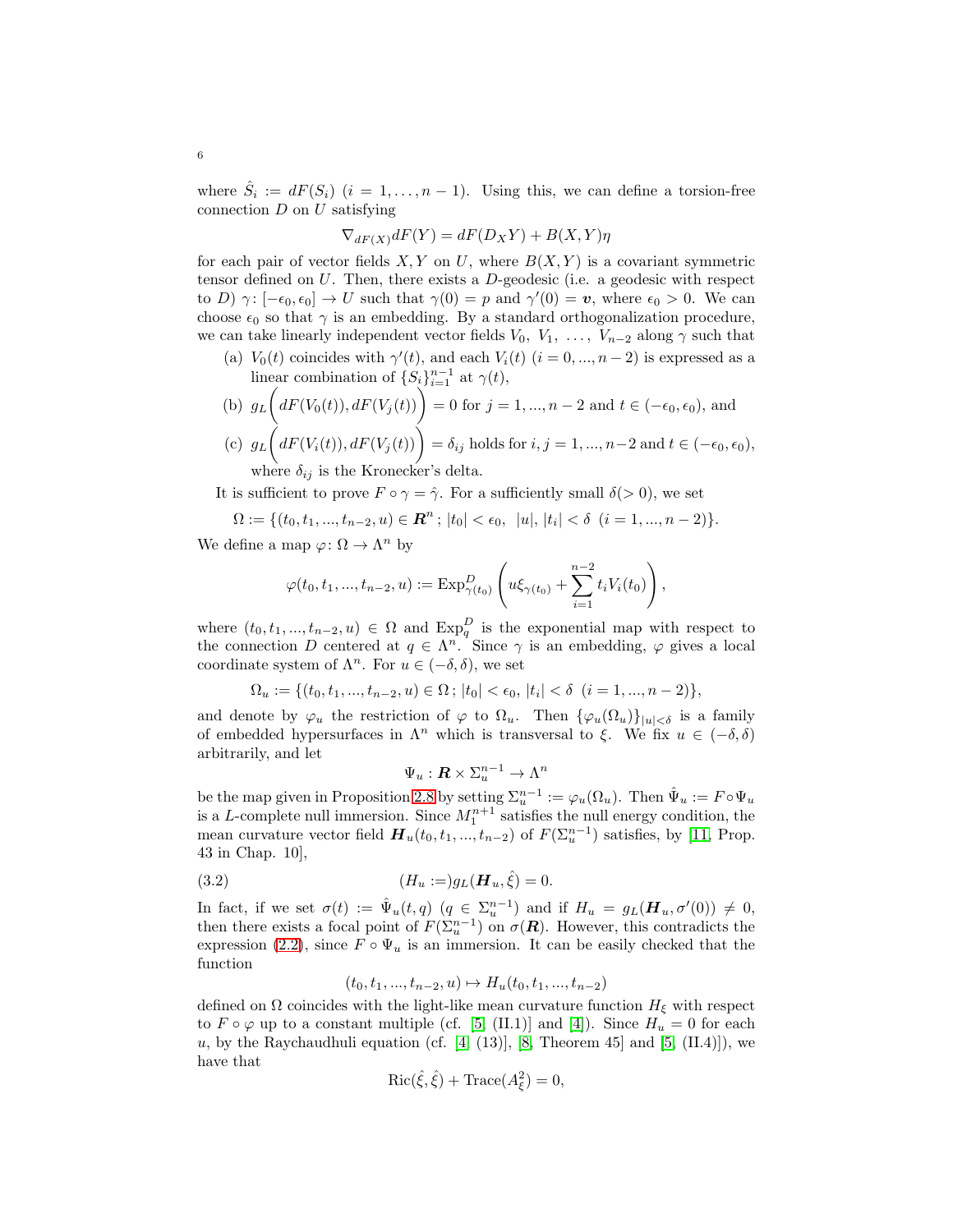which yields that Ric( $\hat{\xi}, \hat{\xi}$ ) and  $A_{\xi}(V_i)$  (i = 1, ..., n – 1) vanishes along the curve σ, where Ric is the Ricci tensor of  $M_1^{n+1}$  and  $A_\xi$  is the shape operator on the distribution spanned by  $\{S_1, ..., S_{n-1}\}$ . We have that

$$
B(V_i, V_j) = g_L(\nabla_{V_i} V_j, \xi) = -g_L(V_j, \nabla_{V_i} \xi) = g_L(V_j, A_{\xi}(V_i)) = 0.
$$

Since  $B(\xi, X) = 0$  for any tangent vector X of  $\Lambda^n$ , we have  $B = 0$  along  $\gamma$ . By [\[8,](#page-7-11) Corollary 47, this fact yields that  $F \circ \gamma$  is a geodesic of  $M_1^{n+1}$ . (In fact, since  $\gamma$  is a D-geodesic,  $\nabla_{(F \circ \gamma)}(F \circ \gamma)' = dF(D_{\gamma'}\gamma') + B(\gamma', \gamma') = B(\gamma', \gamma') = 0$ .) Thus, we can conclude that  $F \circ \gamma = \hat{\gamma}$ .

*Proof of Corollary C.* Since the graph of an entire function  $f$  is properly embedded, the assertion follows from Theorem A, Theorem [2.9](#page-3-0) and Corollary B.

We give here several examples:

Example 3.2. We set

$$
S_1^3 := \{ (t, x, y, z) \in \mathbb{R}_1^4 \, ; \, -t^2 + x^2 + y^2 + z^2 = 1 \},
$$

which gives the de Sitter 3-space of constant curvature 1. Then

 $F(s,t) := (t, \cos s, \sin s, t)$ 

gives an *L*-complete totally geodesic null surface in  $S_1^3$ .

Example 3.3. Similarly, we set

$$
H_1^3 := \{ (t, x, y, z) \in \mathbb{R}_2^4 \, ; \, -t^2 - x^2 + y^2 + z^2 = 1 \},
$$

which gives the anti-de Sitter 3-space of constant curvature −1. Then

 $F(s,t) := (t, \cosh s, \sinh s, t)$ 

gives an L-complete totally geodesic null surface in  $H_1^3$ .

Example 3.4. We set

$$
M_1^3 := \{ (t, x, y, z) \in \mathbb{R}_2^4 \, ; \, -x^2 + y^2 + z^2 = -1, \ x > 0 \}.
$$

Then  $M_1^3$  is a product  $\mathbf{R} \times H^2$ , where  $H^2$  is a hyperbolic plane. An embedding defined by

 $F(s, t) := (t, \cosh s \cosh t, \sinh s \cosh t, \sinh t)$ 

is L-complete and null. However,  $F$  is not totally geodesic. In fact,  $M_1^3$  does not satisfy the null energy condition.

## Appendix A. A lemma on complete vector fields

We recall the definition of completeness of vector fields as follows:

**Definition A.1.** Let X be a vector field defined on an n-manifold  $M^n$ . Then X is called *complete* if for each  $p \in M^n$ , there exists a curve  $\gamma: \mathbf{R} \to M^n$  such that  $\gamma(0) = p$  and  $\gamma'(t) = X_{\gamma(t)}$  for  $t \in \mathbb{R}$ .

The following fact is well-known (cf. [\[9,](#page-7-12) Theorem 2.95]):

**Fact A.2.** Let X be a complete vector field defined on  $M^n$ . Then it induces a 1parameter group of transformations  $\varphi_t \colon M^n \to M^n$  such that  $\mathbf{R} \ni t \mapsto \varphi_t(p) \in M^n$ is an integral curve of X passing through  $p \in M^n$  at  $t = 0$ .

We prove the following fact: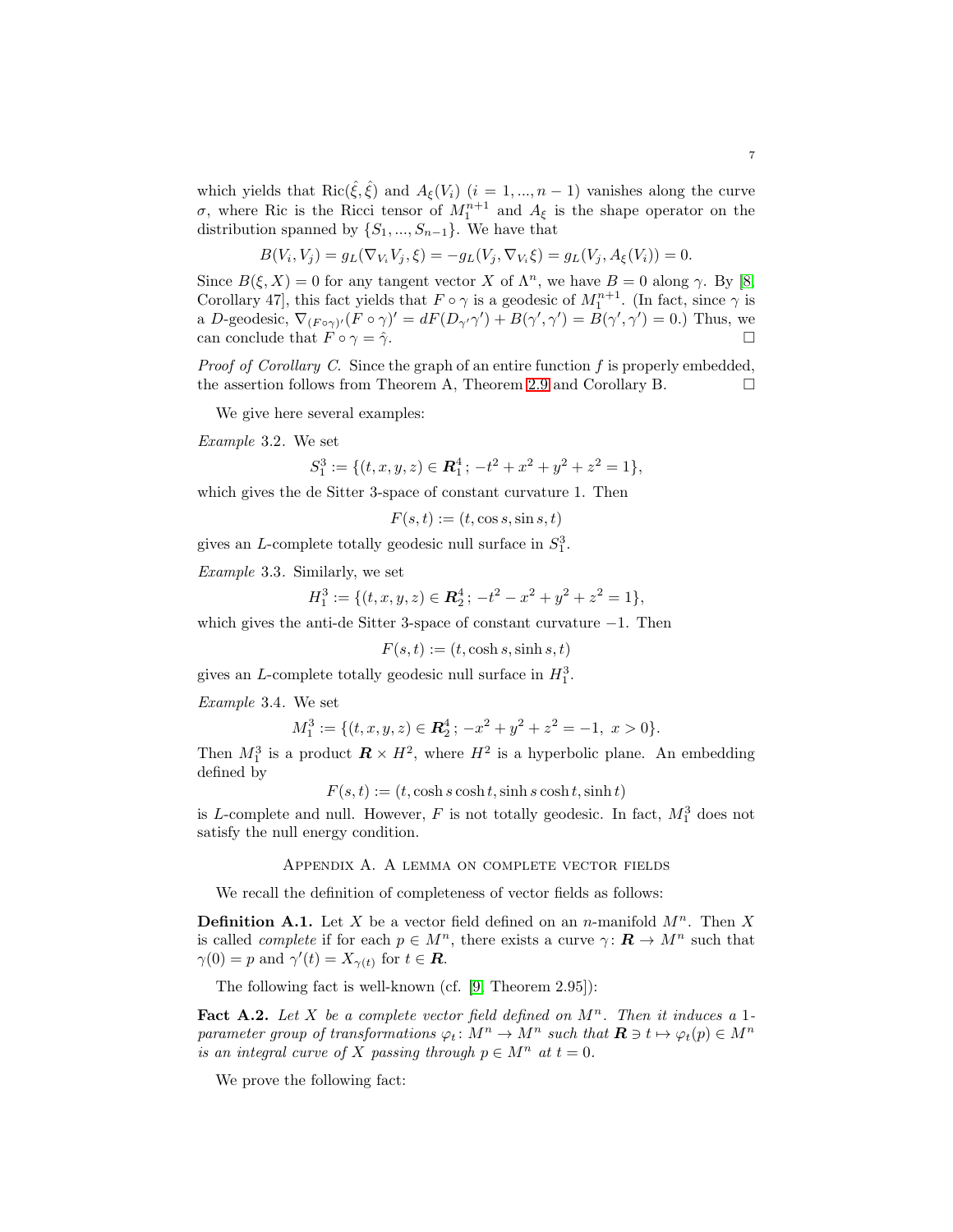**Proposition A.3.** Let X be a complete vector field defined on  $M^n$ . Let  $\Sigma^{n-1}$  be an embedded hypersurface of  $M^n$ . Suppose that X is transversal to  $\Sigma^{n-1}$ . Then the map defined by

$$
\Phi \colon \mathbf{R} \times \Sigma^{n-1} \ni (t, p) \to \varphi_t(p) \in M^n
$$

gives an immersion.

*Proof.* Since each  $\varphi_t$  is a diffeomorphism on  $M^n$ , the restriction of  $\varphi_t$  to  $\Sigma^{n-1}$  is an immersion for each t. In particular, the rank of Jacobi matrix of  $\Phi$  is greater than or equal to  $n-1$  at p. Since X is transversal to  $\Sigma^{n-1}$ , the fact that  $\varphi_t \colon M^n \to M^n$ is a diffeomorphism yields that

$$
X_{\varphi_t(p)} = \left. \frac{d\varphi_{t+s}(p)}{ds} \right|_{s=0} = (d\varphi_t)_p(X_p)
$$

is transversal to  $\varphi_t(\Sigma^{n-1})$ . Thus, the rank of Jacobi matrix of  $\Phi$  must be equal to n at  $(t, p)$ .

Acknowledgement. The authors thank Professors Shyuichi Izumiya and Alfonso Romero for valuable information.

#### **REFERENCES**

- <span id="page-7-2"></span>[1] S. Akamine, M. Umehara and K. Yamada, Improvement of the Bernstein-type theorem for space-like zero mean curvature graphs in Lorentz-Minkowski space using fluid mechanical duality, to appear in Proc. Amer. Math. Soc. Ser. B [\(arXiv:1904.08046\)](http://arxiv.org/abs/1904.08046).
- <span id="page-7-3"></span>[2] S. Akamine, A. Honda, M. Umehara and K. Yamada, Bernstein-type theorem for zero mean curvature hypersurfaces without time-like points in Lorentz-Minkowski space, preprint [\(arXiv:1907.01754\)](http://arxiv.org/abs/1907.01754).
- <span id="page-7-4"></span>[3] A. Bejancu, A. Ferrández and P. Lucas, A new viewpoint on geometry of a lightlike hypersurface in a semi-Euclidean space, Saitama Math. J. 16 (1998), 31–38.
- <span id="page-7-10"></span>[4] K. L. Duggal and A. Gimenez, Lightlike hypersurfaces of Lorentzian manifolds with distinguished screen, Journal of Geometry and Physics 55 (2005), 107–122.
- <span id="page-7-1"></span>[5] G.J. Galloway, Maximum Principles for Null Hypersurfaces and Null Splitting Theorems, Ann. Henri Poincaré 1 (2000), 543-567.
- <span id="page-7-6"></span>[6] G.J. Galloway, Null Geometry and the Einstein Equations, Null Geometry and the Einstein Equations. In: P.T. Chrusciel and H. Friedrich (eds), The Einstein Equations and the Large Scale Behavior of Gravitational Fields. Birkhäuser, Basel (2004).
- <span id="page-7-0"></span>[7] M. Gutierrez and B. Olea, Induced Riemannian structures on null hypersurfaces, Math. Nachr. 289 (2016), 1219–1236.
- <span id="page-7-11"></span>[8] D. N. Kupeli, Degenerate submanifolds in Semi-Riemannian geometry, Geometriae Dedicata 24 (1987), 337-0361
- <span id="page-7-12"></span>[9] Jeffrey M. Lee, Manifolds and Differential Geometry, Graduate Studies in Mathematics 107, American Mathematical Society, 2009.
- <span id="page-7-8"></span>[10] S. Murata and M. Umehara, Flat surfaces with singularities in Euclidean 3-space, Journal of Differential Geometry 82 (2009), 279–316.
- <span id="page-7-9"></span><span id="page-7-5"></span>[11] B. O'Neill, Semi-Riemannian Geometry, Academic Press 1983, USA.
- [12] K. Nomizu and H. Ozeki, The existence of complete Riemannian metrics, Proc. Amer. Math. Soc. 12 (1961), 889–891.
- <span id="page-7-7"></span>[13] M. Umehara and K. Yamada, Hypersurfaces with light-like points in a Lorentzian manifold, J. Geom. Anal. 29 (2019), 3405–3437.

(Shintaro Akamine) Graduate School of Mathematics, Nagoya University, Chikusa-ku, Nagoya 464-8602, Japan

 $\it E\mbox{-}mail\;address\mbox{:}\; {\tt s\mbox{-}akamine@math>.}nagoya\mbox{-}u.ac\mbox{:}\;jp$